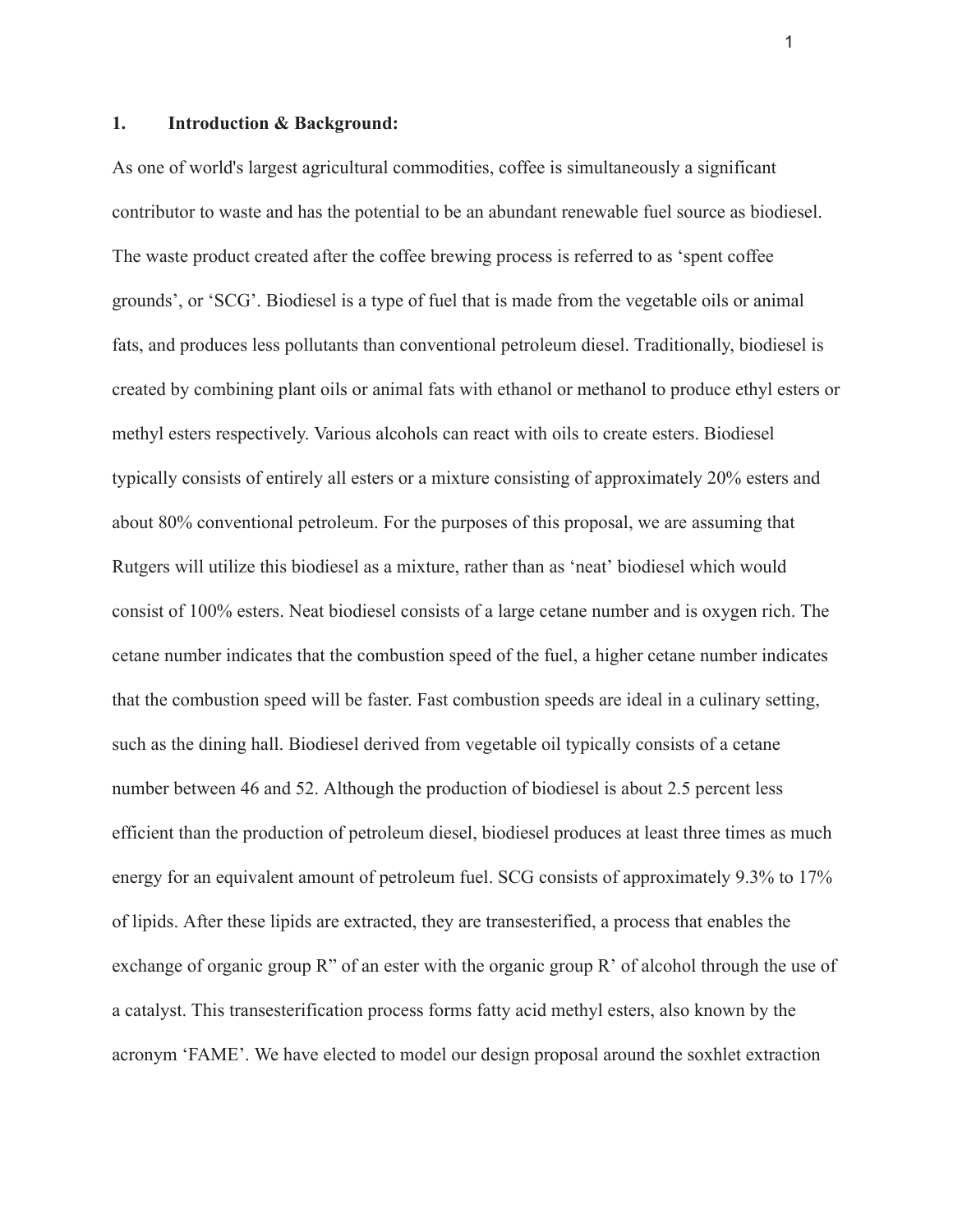method, the primary method used for lipid extraction from SCG's. As coffee grounds are one of the largest contributors to the organic waste in the dining halls, and can produce such clean and powerful fuel, it is an ideal candidate for use to power the dining halls' various stoves and ovens.

Our proposal is to utilize an existing technique for extracting the oil, lipids, from spent coffee grounds, SCG, to produce biodiesel that can be utilized on site. Specifically, we are proposing for this process to be used for the dining halls on campus. The advantages would not only include a reduction in the energy costs required for operation, but it also would also include a decrease in the amount of fuel used for waste removal. Moreover, this alternative fuels source is especially beneficial for use in the dining halls as it is biodegradable and is non-toxic, unlike petroleum gas. This proposal includes an economic breakdown of exactly how much money will be saved, a step by step guide to implementing this into the dining halls, and the a design of the device to synthesize the fuel from the coffee grains.

#### **2. Economic Analysis & Relevant Equations**

According to our research, Rutgers dining halls use 22,460 lb of coffee per year. Once the grounds have been spent, approximately 15% of the weight of it is lipids, meaning around 3300 lbs of oil. Using an estimated oil molecular weight of 858 g/mol, there are 1781 moles of oil. This oil is converted into biodiesel at a 1:3 molar ratio. So theoretically 5343 moles of biodiesel are produced. Converting to pounds, around 3380 lb of biodiesel are produced. This is also around 460 gallons. This amount of biodiesel contains 57966 MJ of energy or 16.1 MW. This is quite a bit of energy given that Busch and Livingston Campuses combined consume around 12

2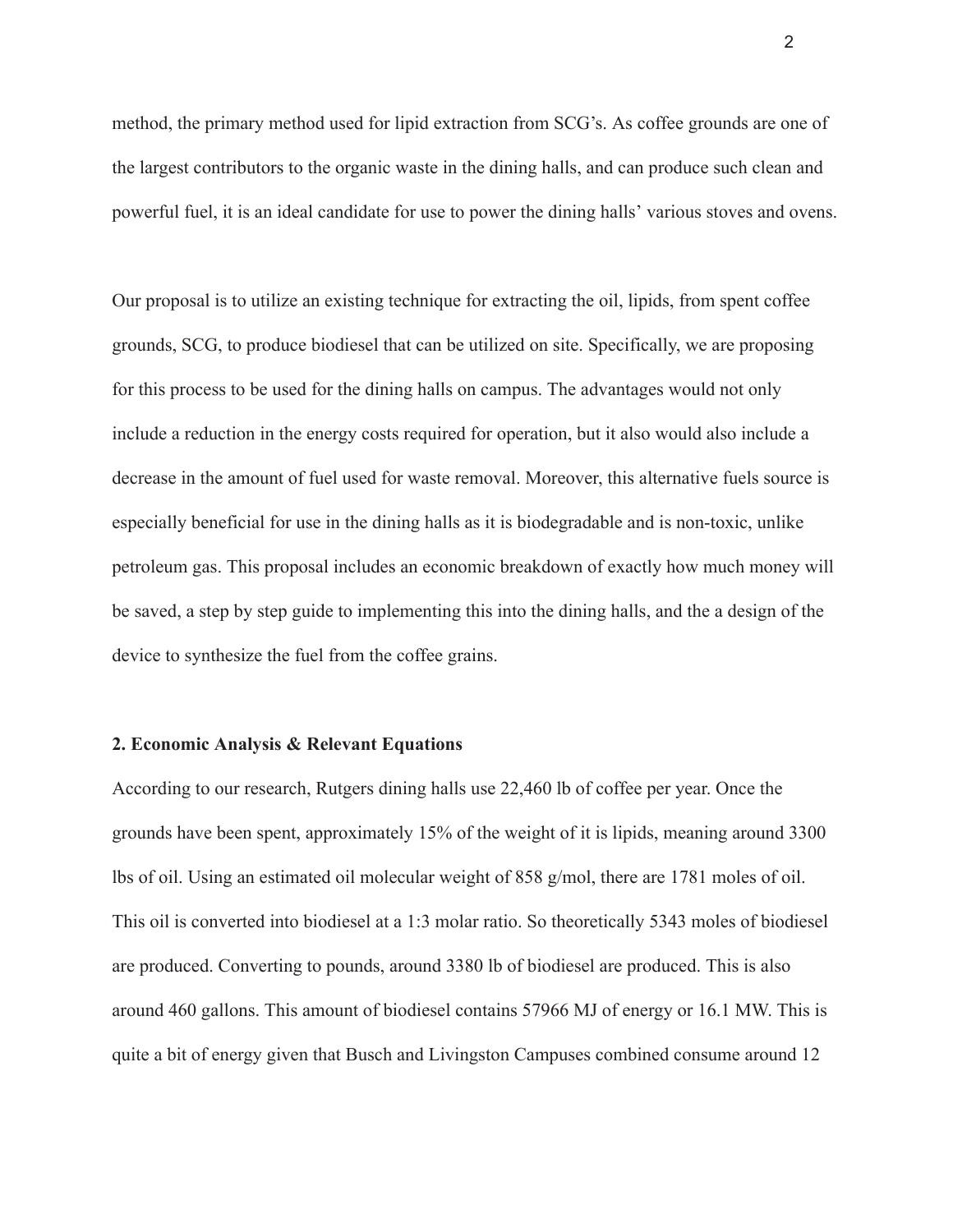MW. Using the cost of coffee at Applebee's at \$0.26 per ounce as an approximation, the cost of the coffee was around \$93,002.37. According to the Energy Institute of America, the cost of energy is \$0.10/kW. This means that the coffee derived biodiesel would produce energy that is worth \$1669.74

*Figure 1. Main Conversion Reaction from coffee oil to biodiesel (fatty esters)* 

For every mole of oil extracted from the SCG, stoichiometrically, 3 moles of biodiesel can be made.

#### **Costs**

Solvent for lipid extraction is cyclohexane, which costs \$0.26 per gallon. As the cyclohexane would be recycled during after extraction, it is estimated that around 1100 gallons are needed coming to \$286. The total volume of methanol needed is 36 gallons, costing about \$54 at \$1.50 per gallon. Assuming the extractors' manufacturing cost is similar to the retail cost, each would cost around \$200. In this plan, each dining hall would have an extractor so an initial \$800 total.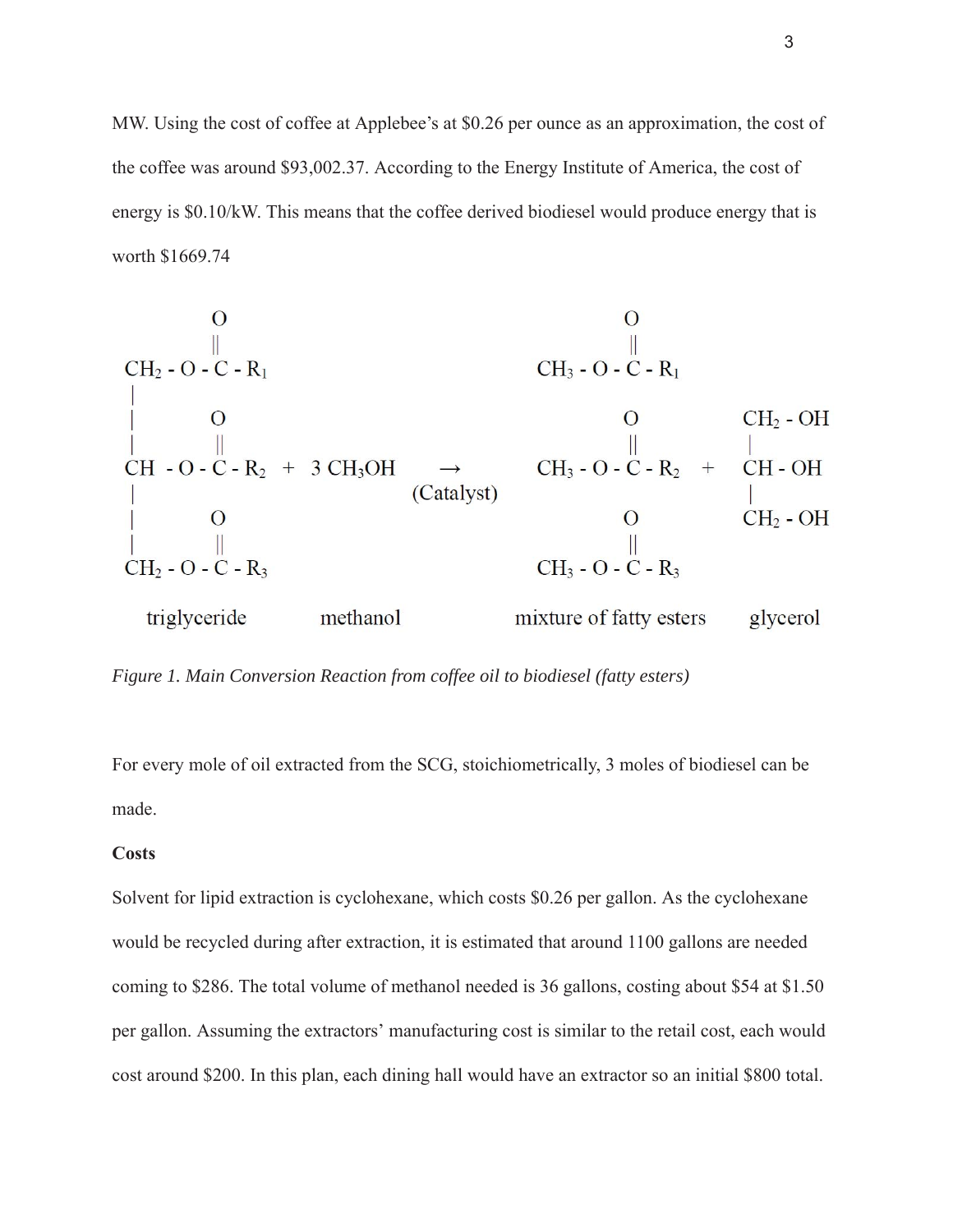So the total initial cost of the capital is \$800 with yearly operating cost of material of around

\$340 saving around \$1669 yearly, producing a net savings of \$1329.

### **3. Implementation Timeline**

| Phase 1                                                                                                                                                                           | Phase 2                                                                                                                                                                                          | Phase 3                                                                                                                                                                                                         | Phase 4                                                                                                                                                                                                                                       |
|-----------------------------------------------------------------------------------------------------------------------------------------------------------------------------------|--------------------------------------------------------------------------------------------------------------------------------------------------------------------------------------------------|-----------------------------------------------------------------------------------------------------------------------------------------------------------------------------------------------------------------|-----------------------------------------------------------------------------------------------------------------------------------------------------------------------------------------------------------------------------------------------|
| Obtain approval and<br>support from the<br><b>Rutgers Department</b><br>of Risk Management<br>and Insurance and<br>from the Rutgers<br><b>Administration where</b><br>applicable. | Order and assemble<br>the parts necessary<br>for the SCG soxhlet<br>extraction apparatus<br>from a manufacturer.<br>Please see the<br>appendix for our<br>suggested design of<br>this apparatus. | Provide the dining halls<br>with the SCG soxhlet<br>extraction machines.<br>Design and execute a<br>comprehensive training<br>program to teach the<br>dining hall staff how to<br>use this machine<br>properly. | Provide a means of<br>contact for supervisors<br>to request maintenance<br>for this machine when<br>needed. Also provide a<br>survey for user feedback<br>to obtain relevant<br>information regarding<br>user experience with this<br>device. |
| Phase 1                                                                                                                                                                           | Phase 2                                                                                                                                                                                          | Phase 3                                                                                                                                                                                                         | Phase 4                                                                                                                                                                                                                                       |
| 3-6 Months                                                                                                                                                                        | 3-6 Months                                                                                                                                                                                       | 1-2 Months                                                                                                                                                                                                      | Ongoing                                                                                                                                                                                                                                       |

#### **Phase 1:**

Phase 1 may require approximately three to six months for completion. In phase 1, approval and financial support must be obtained by the Rutgers administration. As this proposal directly affects the affairs of the Rutgers Dining Services, we recommend correspondence with the office of the executive director of Rutgers Dining Services, Joe Charette. Furthermore, approval from from the Rutgers Department of Risk Management and Insurance, the Rutgers Environmental Health and Safety Department, and from any other applicable Rutgers Administration Officials is recommended.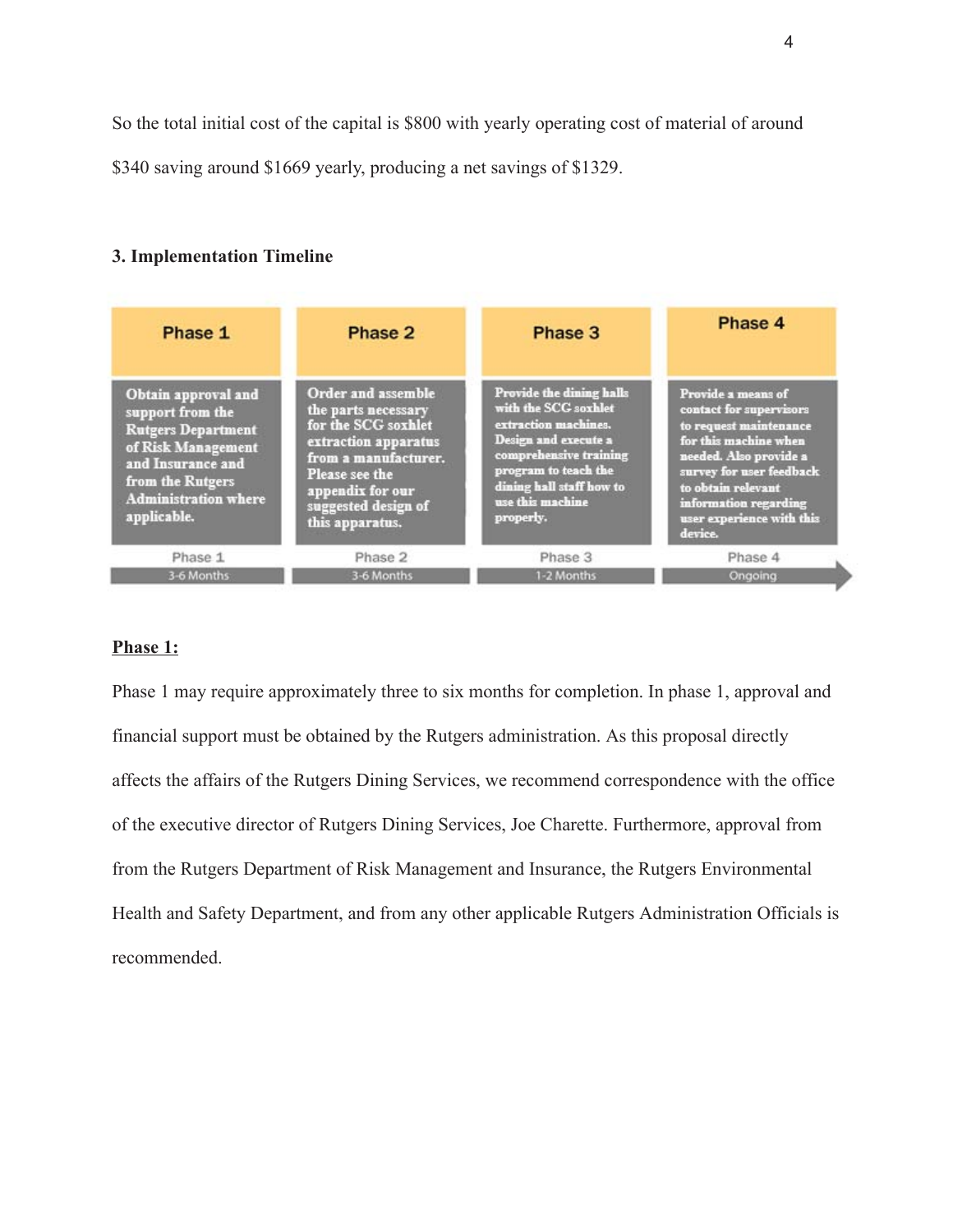#### **Phase 2:**

Phase 2 may require approximately three to six months for completion. In phase 2, the SCG soxhlet extraction apparatus -described further in the following section- will need to be manufactured. Using the design we have provided as supplementary material in the appendix, the required parts for the apparatus must be ordered and assembled by a manufacturer. Manufacturing this device is recommended as it is likely to provide more durability. However, this step may be substituted by utilizing either the Makerspace or the machine shop to assemble a similar apparatus by hand, as the apparatus is fairly simple and consists of only one moving electric part.

#### **Phase 3:**

Phase 3 may require approximately one to two months for completion. For phase 3, SCG soxhlet extraction machines will be distributed to the dining halls. Accompanying each machine will be a user manual as well as a training program to provide a comprehensive demonstration for how to properly and safely use these machines. The steps for utilizing these machines will include the following instructions:

- Step 1: Dry the spent grains (via convection by either the sun or in an oven)
- Step 2: Place the dried grains into the top portion of the machine. This is where it will be exposed to the solvent and heat, and the oils will pass through the semipermeable membrane into the bottom half of the machine.
- Step 3: Add the alcohol catalyst to the lipids for the spin process on the bottom half of the machine after step 2 is complete. This transforms the lipids into what we know as biodiesel.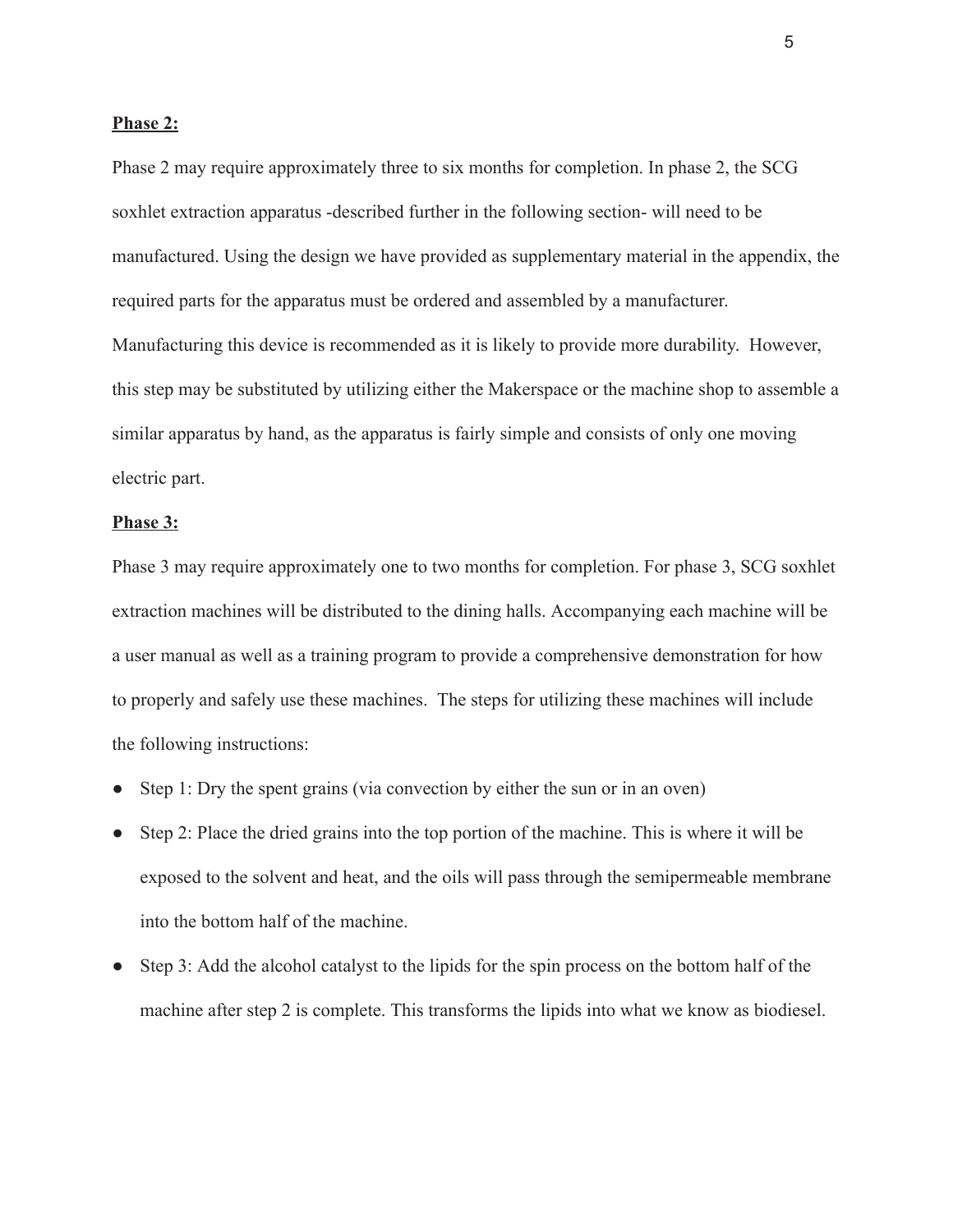● Step 4: Dispense biodiesel from the funnel at the bottom of the machine into a proper container for use. Dispose of the remaining spent grains from the top half of the machine.

#### **Phase 4:**

Phase 4 is included for purposes of machine maintenance and obtaining user feedback. As with all equipment, the dining hall supervisors should be provided a contact that is qualified to provide troubleshooting and maintenance to the machines in the event that an issue with the machines occurs. A survey for user feedback can be created using free services such as 'surveymonkey.com' or with 'google forms' to obtain relevant information regarding the user experience with the device. It can contain questions including but not limited to the following:

- 1. What-if any- is the most difficult part of using this machine?
- 2. What adjustments would make this device easier for you to use?

#### **4. Proposal Implementation Suggestions**

#### **A. Coffee Fuel Machine Overview**

#### **Step 1- Dry the grains**

As stated previously, the first step in creation of this coffee biofuel is to dry out the SCG- spent coffee grains. The process of drying out SCG's can be achieved by exposing them to any form of heat. Note that it is not necessary to expunge energy specifically for this purpose. SGC's could be left outside and exposed to natural



sunlight to dry out. However, in colder months it is highly recommended to place SCG's either inside of, on top of, or beneath ovens that are already being utilized. This method would take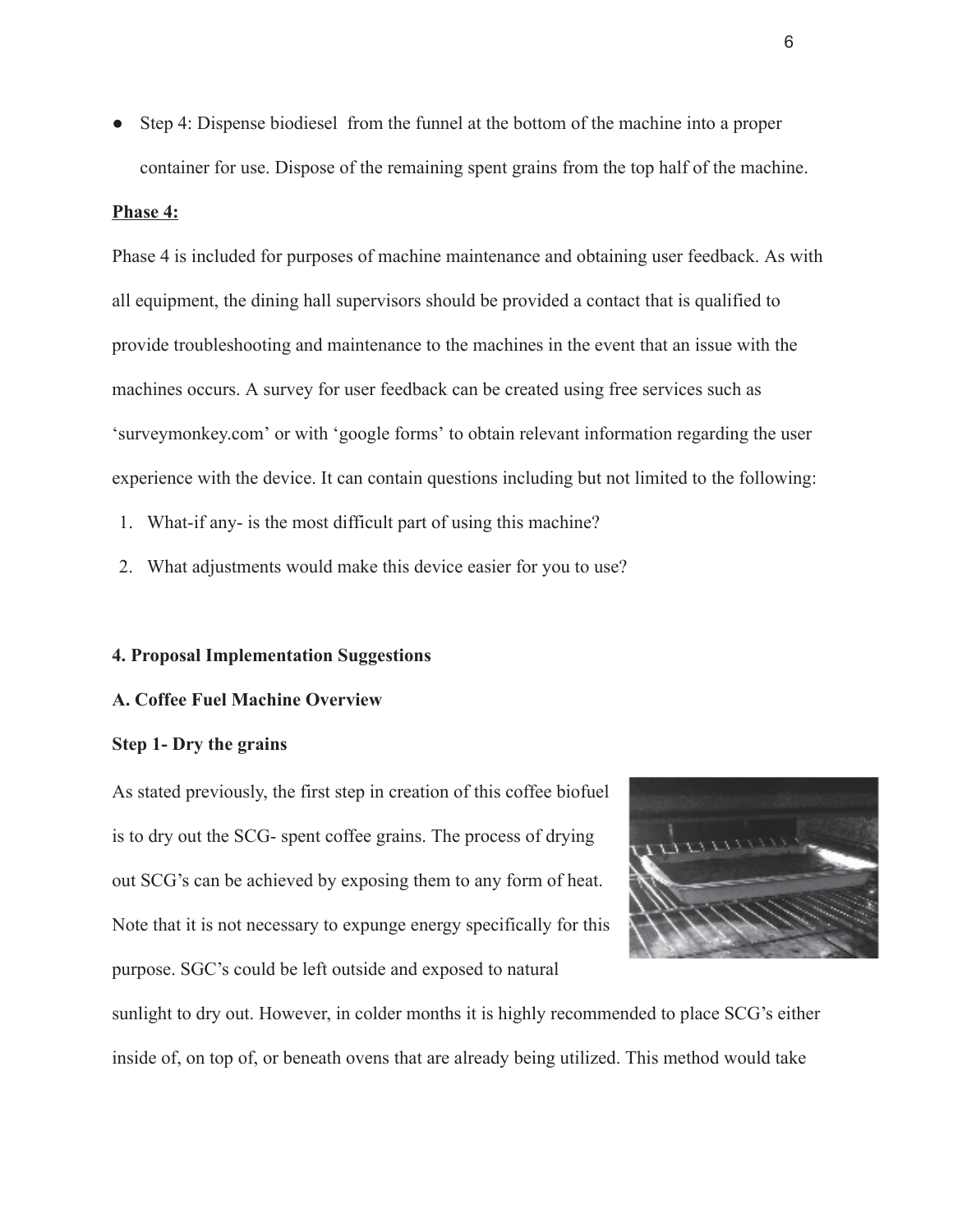advantage of the excess heat that is already being exhausted, and thus does contribute to any increase in energy demand.

#### **Step 2- Lipid Extraction with solvent**

After successfully drying out the SCG's, commence the lipid extraction process by placing the dried SCG's into the top inlet of the machine. Here, the SCG's will be exposed to the alcohol solvent and additional heat. The oils that are extracted will pass through the semipermeable membrane into the lower portion of the machine.

# **Step 3- Cyclonic chamber and catalyst**

The purpose of the lower portion of this device is to expose the lipids to the catalyst. It consists of a motor with fins that operate at approximately 500 rpm's- which is lower than a that of a standard washing machine which ranges at about 800 rpm's. In this case, the catalyst is an alcohol that must be manually added to the process. This is the phase of the process where the transesterification occurs,

resulting in the formation of fatty acid methyl esters and glycerol. The finished product is the desired biodiesel containing a relatively high cetane number.

#### **Step 4- Dispense funnel**

The biodiesel may be dispensed through the funnel at the bottom of the machine into an OSHA approved plastic gas can after the glycerol layer has been separated. Please note that there exist inexpensive plastic gas cans that may meet EPA requirements, but conflict with DOT and OSHA





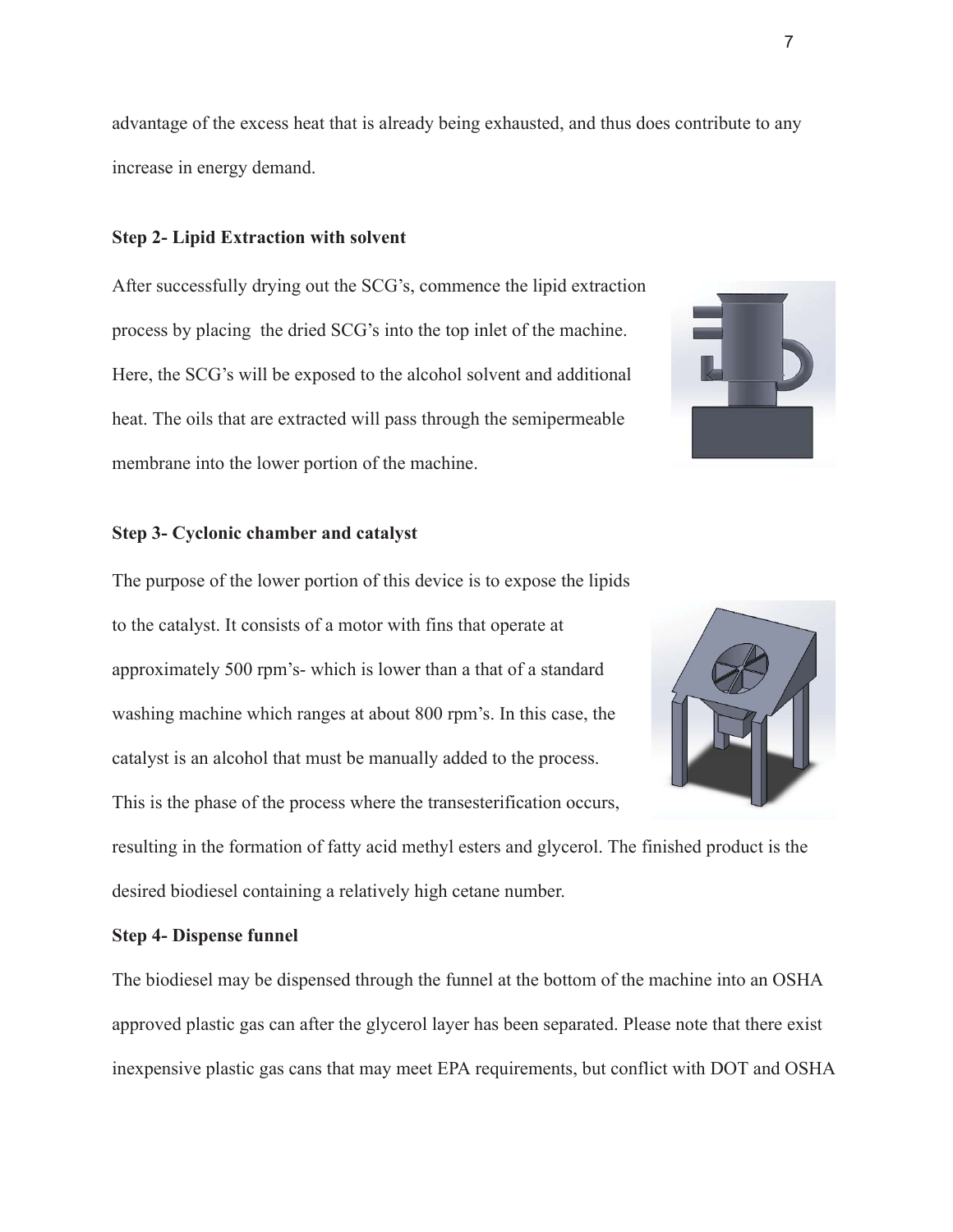standard requirements. After the fuel has been successfully dispensed, if it is not being put to immediate use it must be stored in accordance with Rutgers Environmental Health and Safety requirements. Just as with gasoline, the biodiesel that is created must be placed in a cool location away from exposure to open flames and heat. Dispose of the remaining spent grains from the top half of the machine. After properly storing or using the fuel, clean the machine by emptying the remaining SCG's from the top half of the apparatus into the appropriate receptacle.

**A. Machine Models and Design a. ASPEN Model** 



**b. CAD Model of Entire Machine** 



(Entire Machine- Full View)

(Entire Machine- Sectioned View)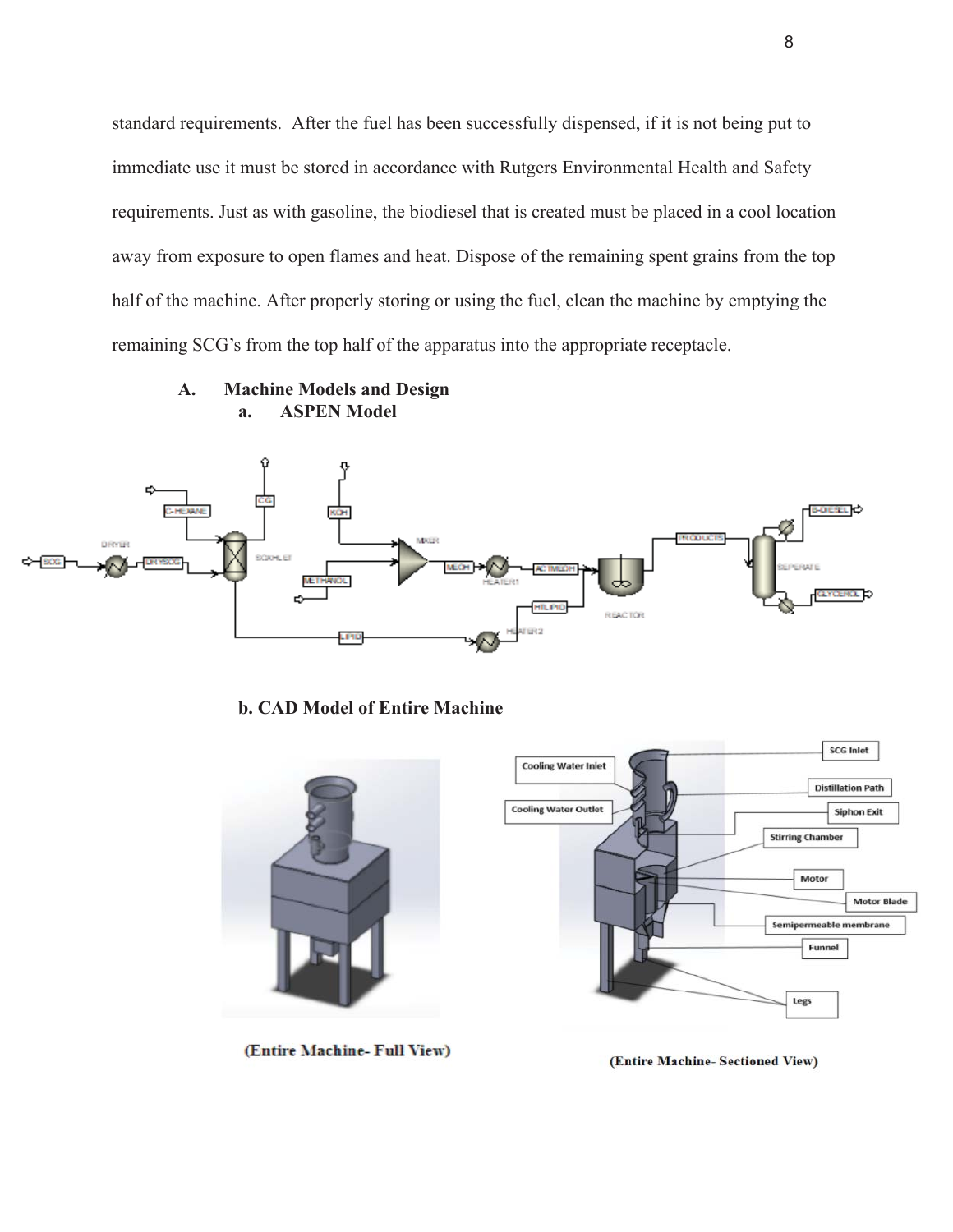#### **c. CAD Model of Individual Components**













(Machine Bottom- Full View) (Machine Bottom- Sectioned View)

#### **B. Applications**

#### **Dining Hall Kitchens**

We highly recommend utilizing this device to produce biodiesel from SCG's within the Rutgers dining hall kitchens due to the fuels renewable abundance, low cost to produce, low toxicity, and high cetane number resulting in fast and effective combustion. It is ideal in this colunary setting since the fuel source is derived from an abundant waste product from the dining halls, the spent coffee grains. Using the fuel onsite will save on losses in energy caused by transporting the fuel to other locations.

#### **Backup Generators for academic/ residential buildings**

Backup generators typically operate on diesel fuel or natural gas. This biodiesel is a suitable alternative, and may be combined with conventional diesel to increase its yield,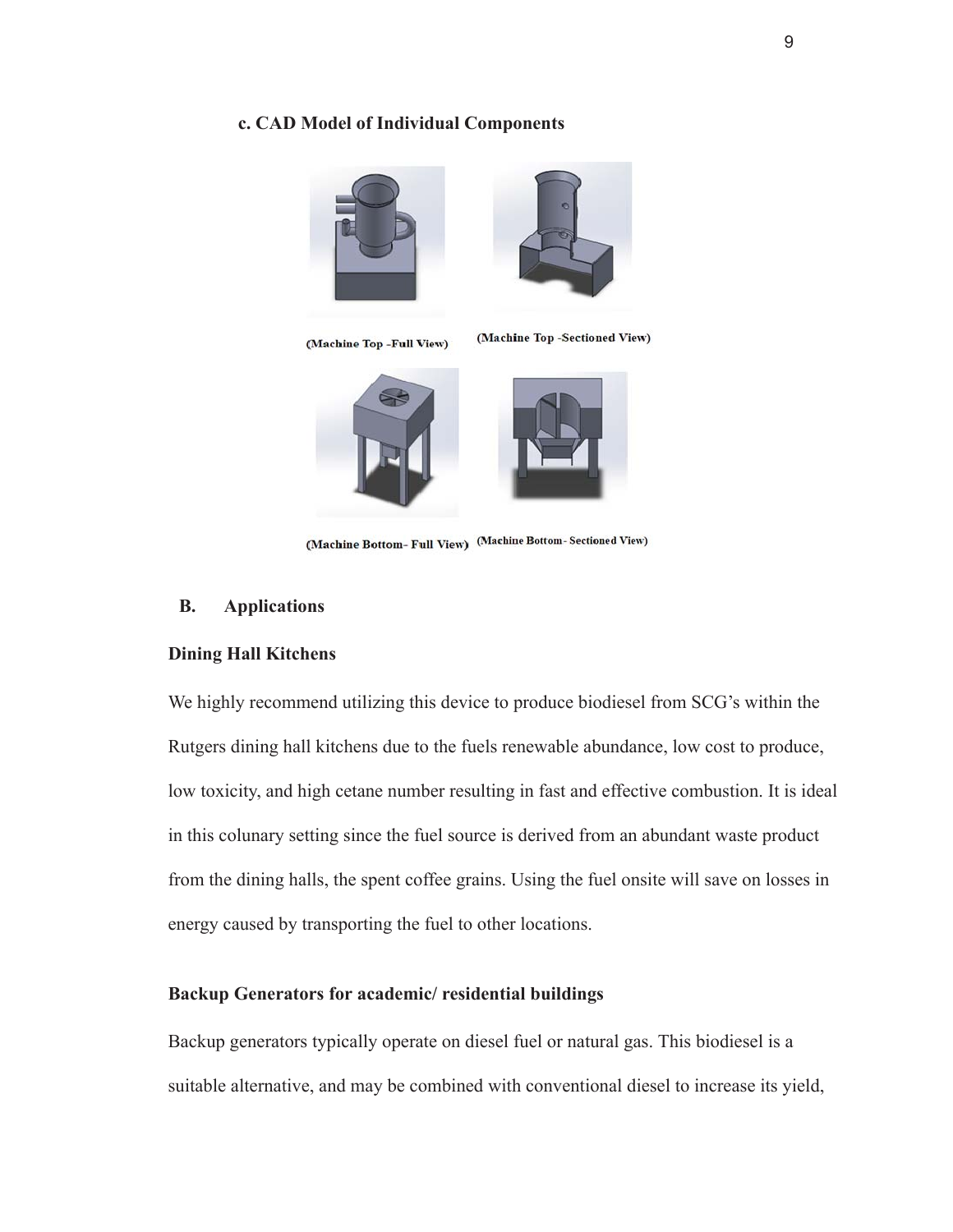especially in the case of an emergency. Our proposal may also be applied and utilized as a backup fuel source for the Universities emergency generators throughout campus.

#### **On Campus Power Plant**

The cogeneration power plant on Busch campus is expected to undergo major facility renovations within the next few years. In its current condition, the busch power plant is capable of utilizing multiple fuel sources including diesel fuels. Since some of the waste heat is used directly for heating purposes in facilities and dorms, excess waste heat may be utilized for a bottoming cycle to recover some of the power and increase the facility's efficiency. The exit temperature of gas turbines are approximately  $1000$  °F. However, steam engine cycles have very low exit temperatures, allowing them to use this excess heat for a combined cycle. Utilizing some of this excess heat after a rankine cycle in conjunction with the coffee fuel biodiesel, the exit temperature of the rankine cycle could be raised once more, allowing for additional steam engine cycles to be operated in series with one another. Furthermore, this biofuel may be utilized to aid in the startup process when the facility deems it necessary to operate multiple turbines. Rutgers collects and monitors fuel data from 'ICETEC' to determine whether or not it's more economic to operate turbines or purchase electricity from PSEG. This biodiesel could serve as a resource for a third option, to be combined with conventional diesel, as its production and use is cost effective. Moreover, combining this biofuel with diesel would raise combustion temperatures, thus increasing the efficiency of the turbines.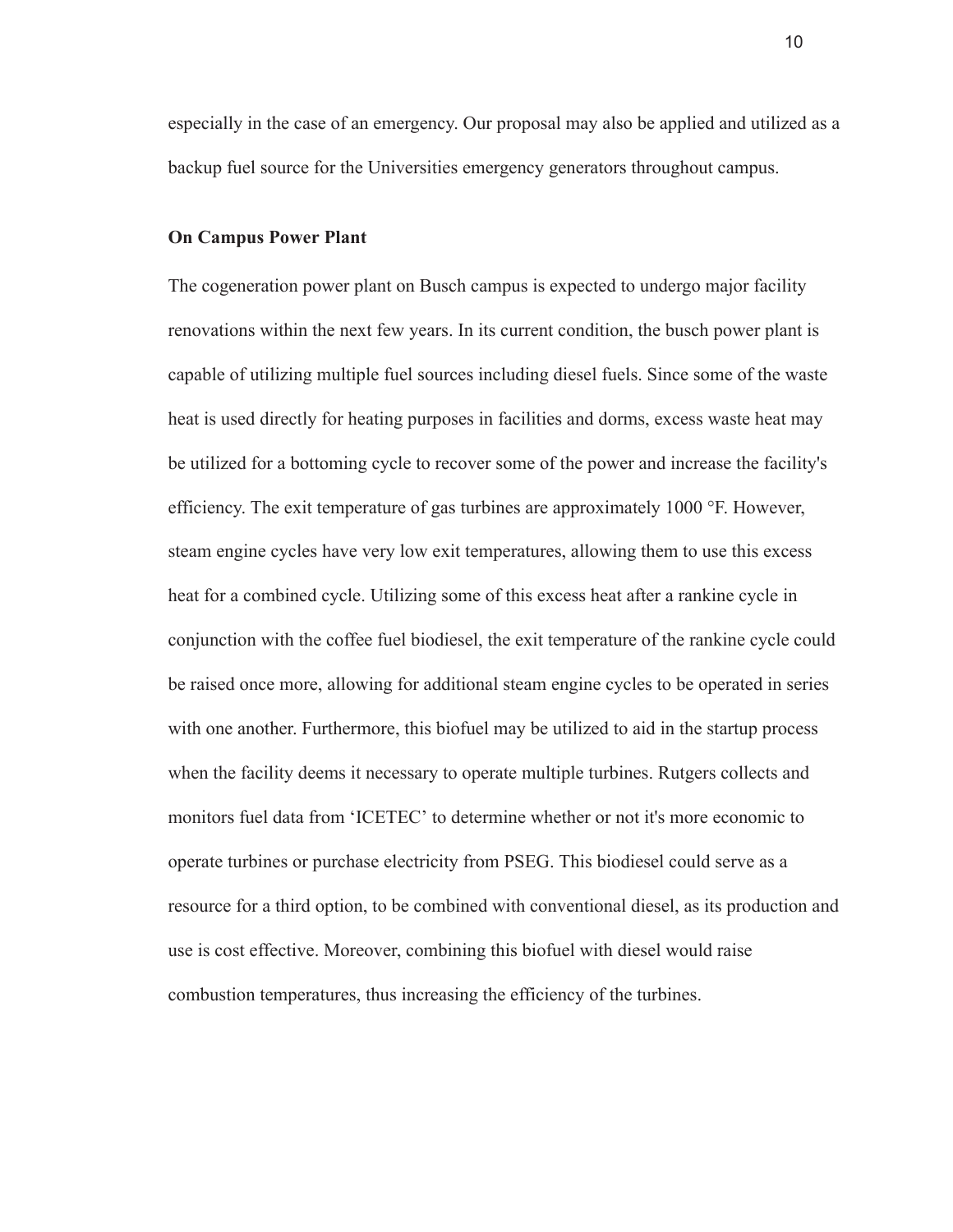# **Appendix A.1**

### **Purchased Utilities for 2013-14**

|             | Electric (kWh) | Gas (Therms) |  |  |
|-------------|----------------|--------------|--|--|
| B/L         | 72,147,063     | 17,720,012   |  |  |
| CAC         | 46,919,554     | 2,494,792    |  |  |
| C/D         | 66,316,775     | 3,786,903    |  |  |
| Outlying    | 4,877,761      | 204,843      |  |  |
| Newark      | 49,397,032     | 2,242,410    |  |  |
| Camden      | 45,319,398     | 1,143,506    |  |  |
| <b>RBHS</b> | 115,812,596    | 12,620,643   |  |  |
| Total       | 400,790,179    | 40,213,110   |  |  |

## **Appendix A.2**

### **Total Utilities for 2013-14**

|               | Electric (kWh) | Gas (Therms) |
|---------------|----------------|--------------|
| B/L           | 165,521,859    | 17,720,012   |
| CAC           | 46,919,554     | 2,494,792    |
| C/D           | 66,316,775     | 3,786,903    |
| Outlying      | 4,877,761      | 204,843      |
| <b>Newark</b> | 49,397,032     | 2,242,410    |
| Camden        | 45,319,398     | 1,143,506    |
| <b>RBHS</b>   | 168,351,197    | 12,620,643   |
| Total         | 546,703,576    | 40,213,110   |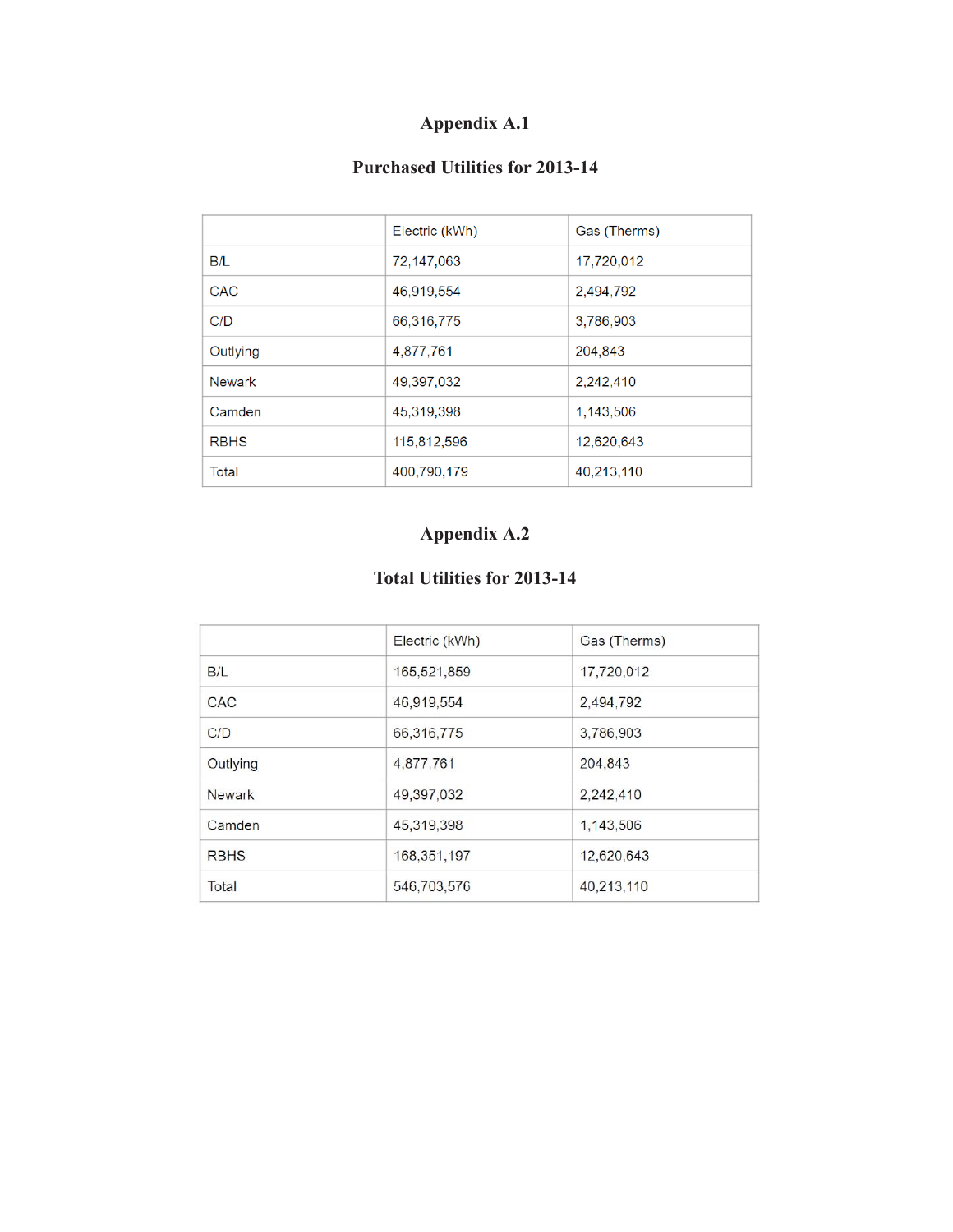### **Appendix A.3**

### **Produced Electricity for 2013-14**

|                         | Electric (kWh) |  |  |
|-------------------------|----------------|--|--|
| <b>Busch Cogen</b>      | 82,384,070     |  |  |
| <b>RBHS Cogen</b>       | 52,538,601     |  |  |
| <b>Livingston Solar</b> | 10,990,726     |  |  |
| Total                   | 145,913,397    |  |  |

### **Appendix B.1**

### **Coffee Data**

The four (4) dining halls purchased 22,460 lbs of coffee last year (Source= Michael Samatovicz, Gen. Manager of Busch Dining  $\bullet$ Hall)

#### $\bullet$ Applebees data:

 $\circ$ 

\$.647 per bag  $\circ$ 2.5 oz dry grounds per bag Religious 103 bags per 2 weeks 16 bags decaf per 2 weeks

100 bags per crate

Each gas turbine produces 4.5 MW (3 turbines) Solar farm produces 7MW on an ideal day 10 to 20  $\%$  lipids I'm sgc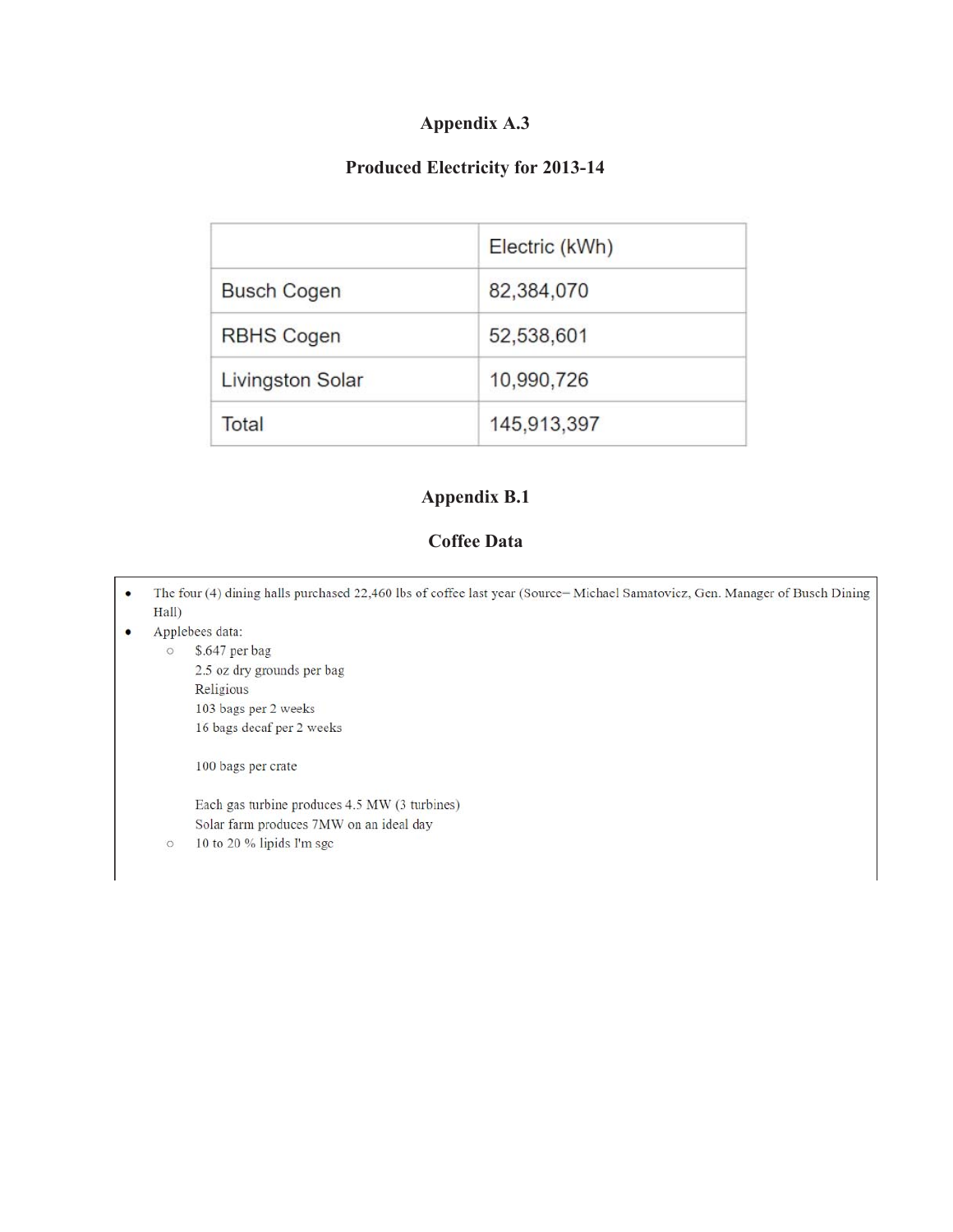# **Appendix B.2**

### **Excel Calculations**

|                                                      | 22.460 lbs coffee                                                    | $=$                                         |                                                        | 359360 oz coffee             |                       |                                      |  |
|------------------------------------------------------|----------------------------------------------------------------------|---------------------------------------------|--------------------------------------------------------|------------------------------|-----------------------|--------------------------------------|--|
|                                                      |                                                                      |                                             |                                                        | \$0.65 per bag               |                       |                                      |  |
|                                                      |                                                                      |                                             |                                                        | 2.5 oz dry grounds per bag   |                       |                                      |  |
|                                                      |                                                                      |                                             |                                                        |                              |                       |                                      |  |
|                                                      | <b>RU</b> coffee                                                     |                                             |                                                        |                              |                       |                                      |  |
|                                                      | purchase cost                                                        | $\equiv$                                    | \$93,002.37                                            |                              |                       |                                      |  |
|                                                      |                                                                      |                                             |                                                        |                              |                       |                                      |  |
|                                                      |                                                                      |                                             |                                                        |                              |                       |                                      |  |
| <b>Amount of Fuel Produced</b>                       |                                                                      |                                             |                                                        |                              |                       |                                      |  |
|                                                      | Volume Yield % = (Volume of Product)/(Volume of Oil Fed) x 100       |                                             |                                                        |                              |                       |                                      |  |
|                                                      | Biodiesel Yield % = FAMEs Percentage From GC Analysis x Volume Yield |                                             |                                                        |                              |                       |                                      |  |
|                                                      |                                                                      |                                             |                                                        |                              |                       |                                      |  |
| Energy yield of Fuel Produced/                       |                                                                      |                                             |                                                        |                              |                       |                                      |  |
| <b>Total Amount of Energy Saved</b>                  |                                                                      |                                             |                                                        |                              |                       |                                      |  |
|                                                      |                                                                      |                                             |                                                        |                              |                       |                                      |  |
| Lb Coffee                                            | estimated Oil content                                                |                                             | Est Oil MW (g/mol)                                     |                              |                       |                                      |  |
| 22460                                                | 3369 lb                                                              |                                             |                                                        |                              |                       |                                      |  |
|                                                      | 1528152.695 g                                                        |                                             | 858                                                    | 1781.063747 Moles Oil        |                       |                                      |  |
|                                                      |                                                                      |                                             |                                                        |                              |                       |                                      |  |
| Theoretical moles of Biodic Theoretical Wt Biodiesel |                                                                      |                                             |                                                        |                              |                       |                                      |  |
| 5343.19124                                           | 1533495.886 g                                                        |                                             | 3380.77972 lb biofuel                                  |                              |                       | 57966.0972 MJ                        |  |
|                                                      | 171195.8473 MW = 287 g/mol                                           |                                             | 1533.494635 Kg biofuel                                 |                              | <b>Energy Content</b> | 16101.64858 kWh                      |  |
|                                                      | 540                                                                  |                                             |                                                        | 1742.60754 Liters (at 20 C)  |                       | 16.101 MWh                           |  |
|                                                      |                                                                      |                                             |                                                        | 460.348119 Gallons (at 20 C) |                       |                                      |  |
|                                                      |                                                                      |                                             |                                                        |                              |                       |                                      |  |
| <b>Amount of Money Saved</b>                         | = \$/kWh today * estimated energy produced                           |                                             |                                                        |                              |                       |                                      |  |
|                                                      |                                                                      |                                             |                                                        |                              |                       |                                      |  |
|                                                      |                                                                      |                                             | 10.37 c/kWh (assuming average annual commercial price) |                              |                       | 2.9 \$/gal diesel fuel               |  |
|                                                      |                                                                      | 1669.740958 \$ saved if used as electricity |                                                        |                              |                       | 1335.009545 \$ saved if used as fuel |  |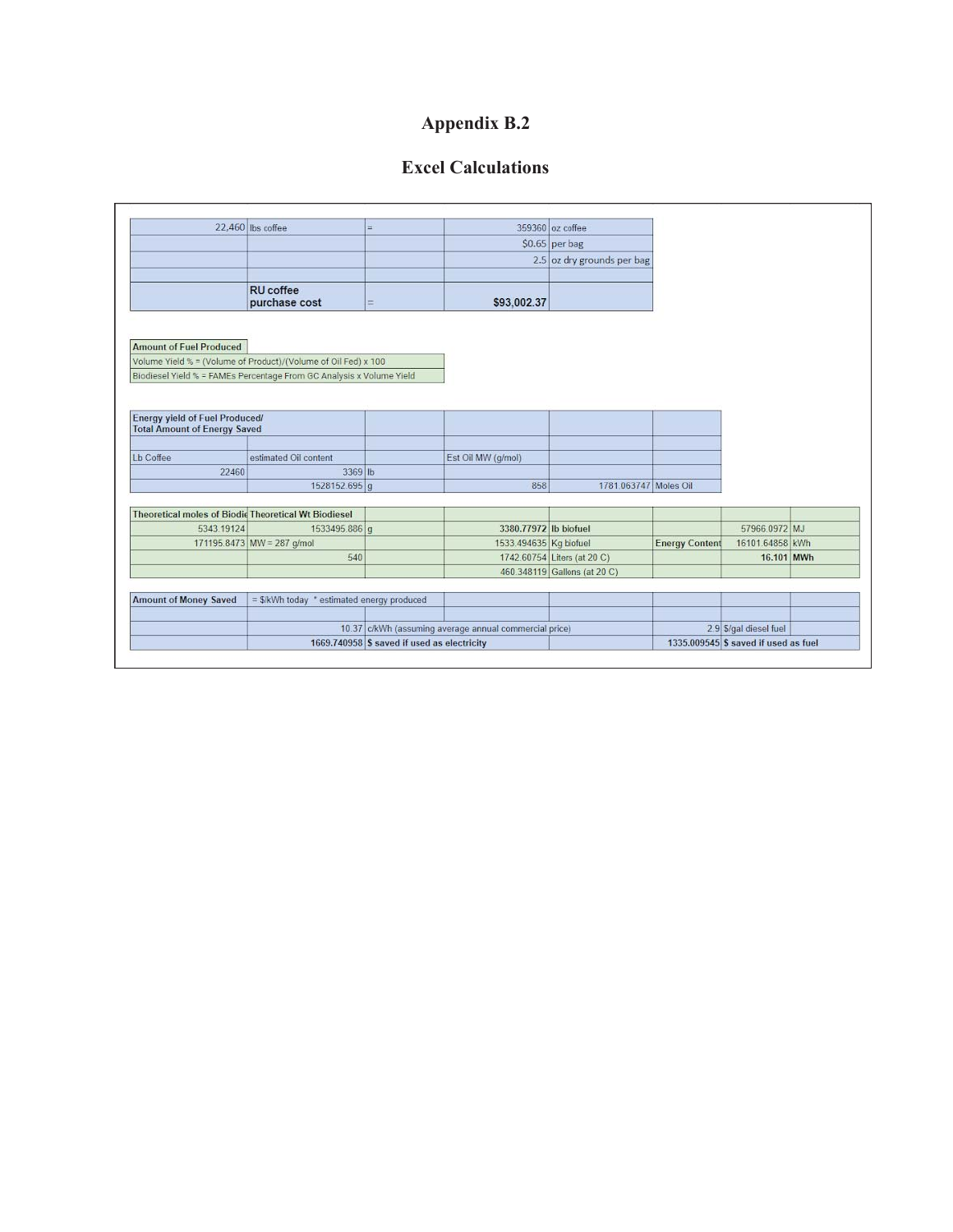## **Appendix C.1**









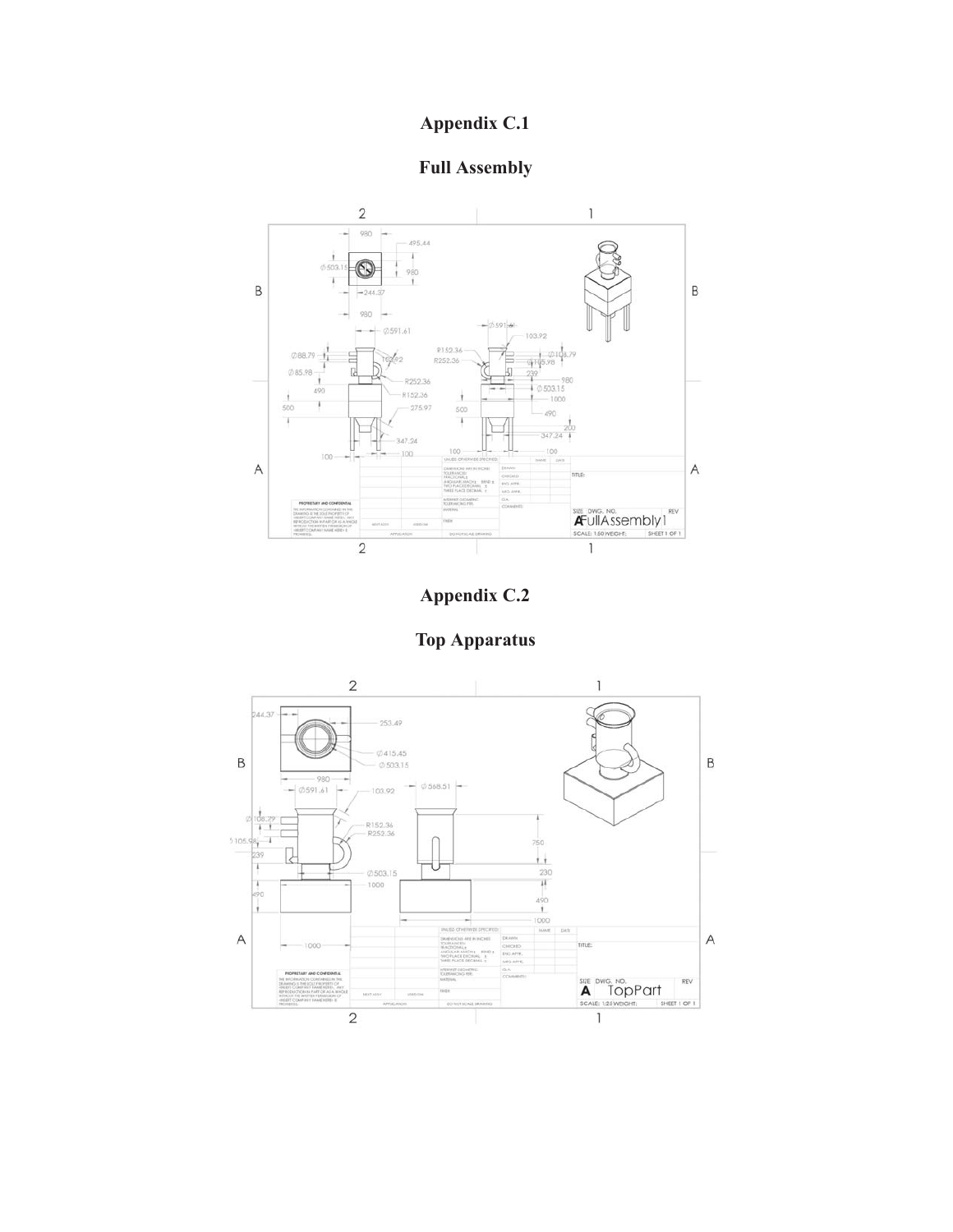# **Appendix C.3**

# **Bottom Apparatus**

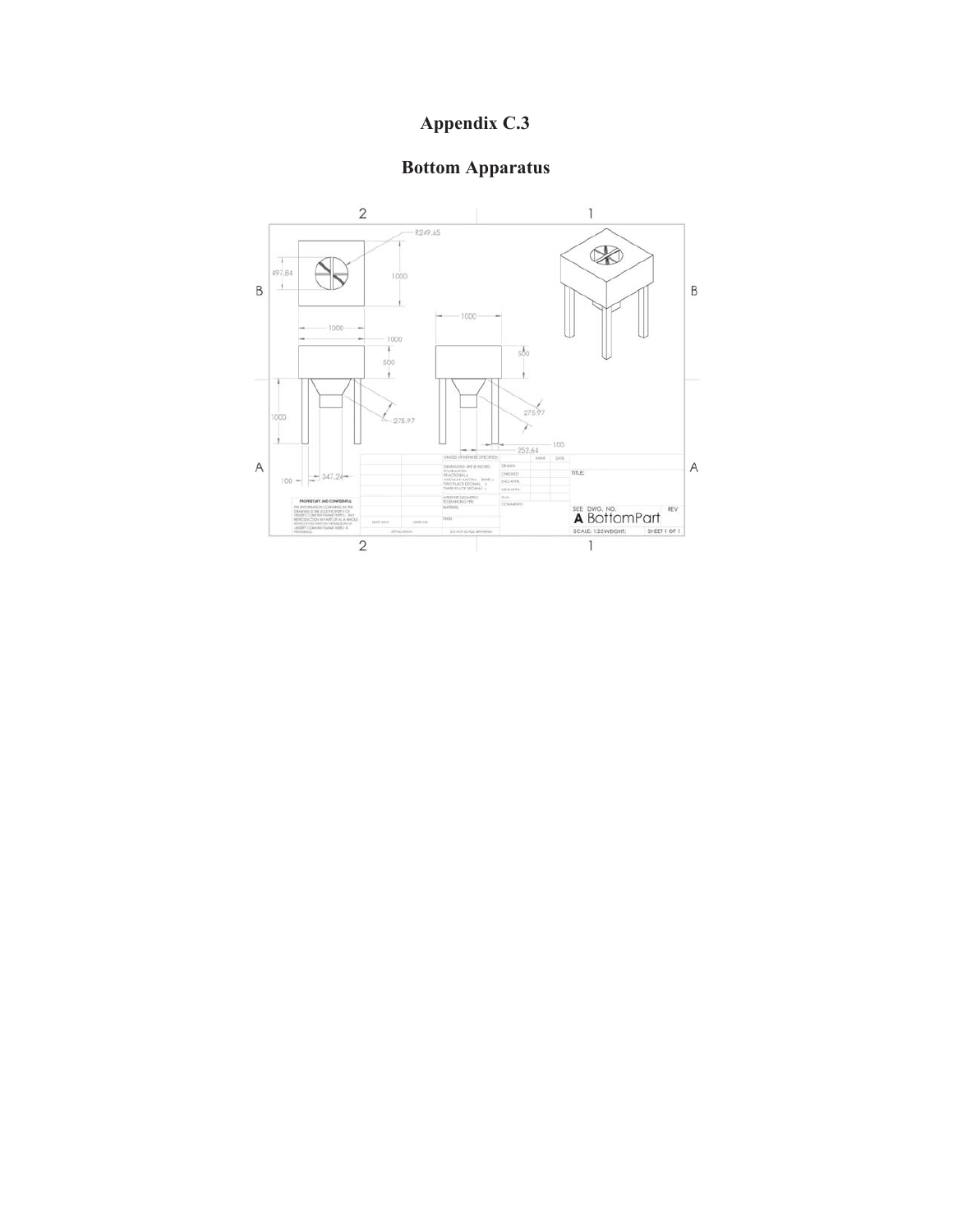#### **Works Cited**

"About." *Icetec Energy Services*, icetec.com/about/.

- d1alt1wkdk73qo.cloudfront.net/images/guide/3cb9cd3d9f024d209813757d1e222c1c/640x 960.jpg.
- Ahangari, B., &; Sargolzaei, J. (2013). Extraction of Lipids from Spent Coffee Grounds using Organic Solvents and Supercritical Carbon Dioxide. Journal of Food Processing and Preservation.
- Cuoto, R., Fernandes, J., Gomes da Silva, M., & amp; Cimoes, P. (2008). Supercritical Fluid Extraction of Lipids from Spent Coffee Grounds. The Journal of Supercritical Fluids, 159-166.
- "Factors Affecting Electricity Prices." *Factors Affecting Electricity Prices Energy Explained, Your Guide To Understanding Energy - Energy Information Administration* ,

www.eia.gov/energyexplained/index.cfm?page=electricity\_factors\_affecting\_prices.

Gross, Christie. "How Fast Does a Washing Machine Spin Clothes? | Hunker."

*Hunker.com*, Hunker, 18 Aug. 2011,

www.hunker.com/12003102/how-fast-does-a-washing-machine-spin-clothes.

"Home." *ETIP Bioenergy-SABS* ,

www.etipbioenergy.eu/value-chains/conversion-technologies/conventional-technolog ies/transesterification-to-biodiesel.